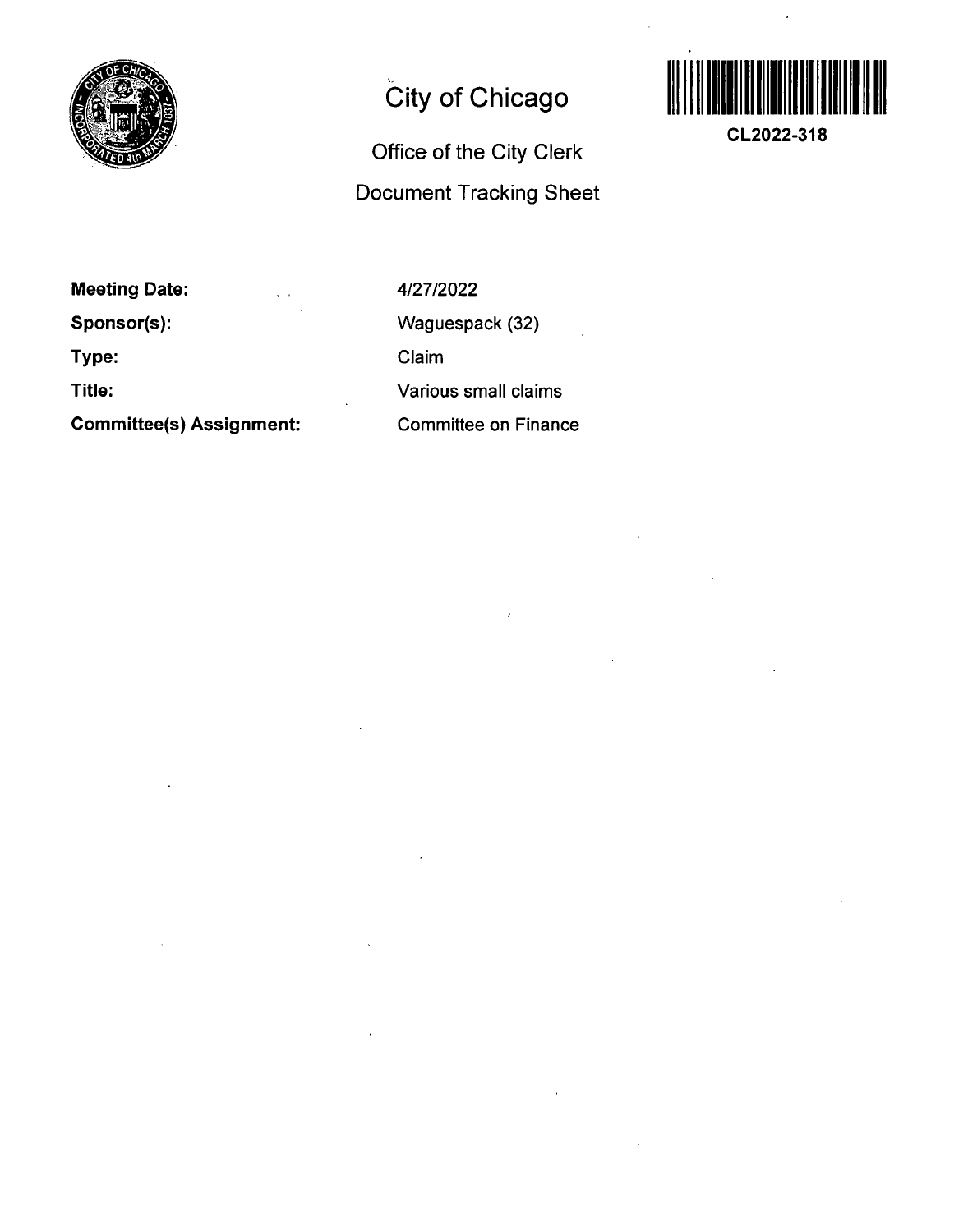Chicago, Heril<sup>27</sup>,202<sup>2</sup>

To the President and Member of the City Council:

**I Your Committee on Finance, Small Claims division, to which was referred on**  $\frac{3}{20}$  **/**  $\frac{7}{20}$  **/ 7 and on subsequent dates sundry claims as follows.** and on subsequent dates sundry claims as follows.

**(List of Denied Claimants attached to Committee Letter)** 

having had the same under advisement , begs leave to report and recommend that Your honorable Body Do Not Pass Said Claims for Payment

**This Recommendation was concurred in by a viva voce vote of the member**  of the committee (with **dissenting vote(s)**).

**Respectfully Submitted** 

quesposib

**(Signed).** 

**Chairman**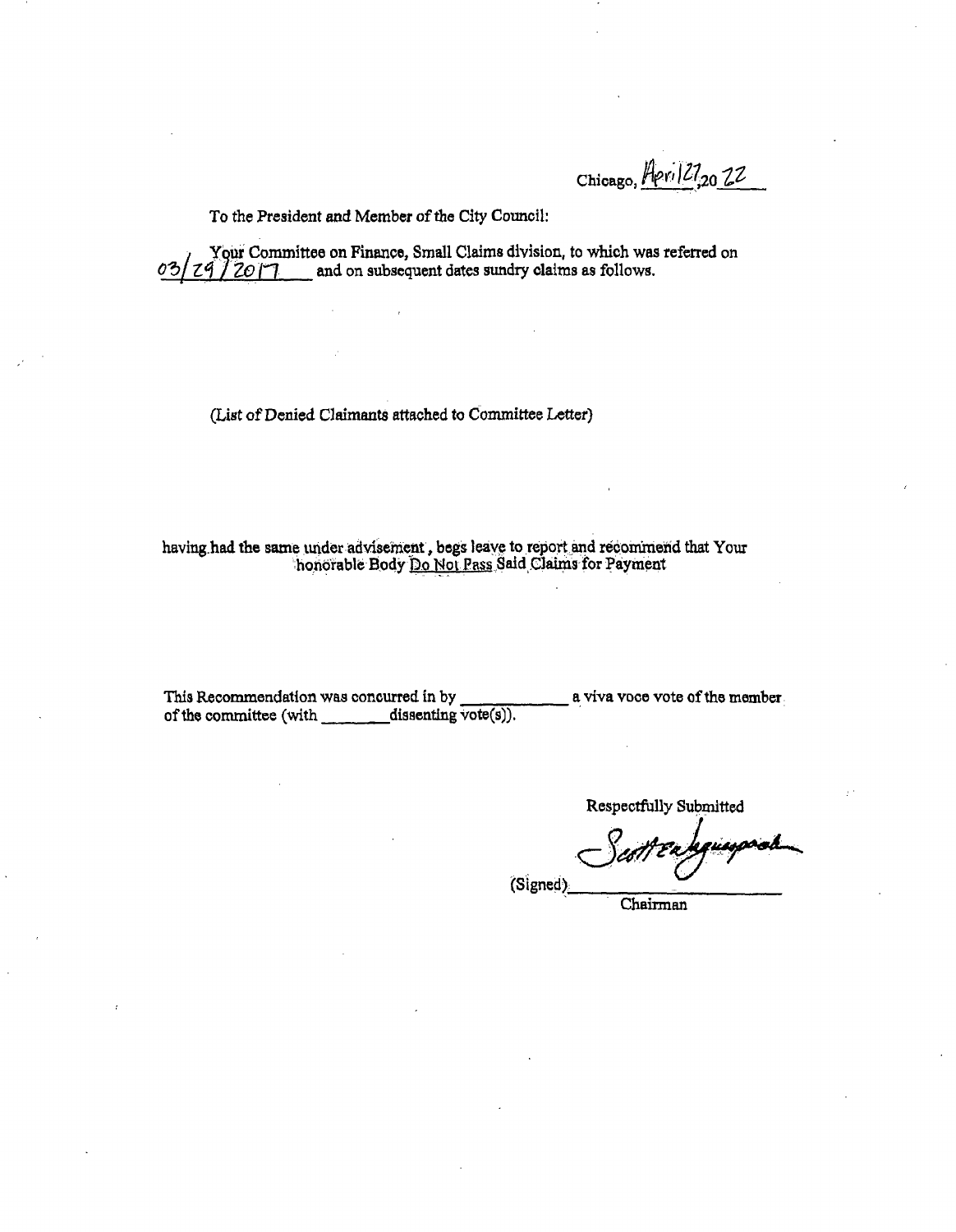|                                         | City Of Chicago                                    |             |
|-----------------------------------------|----------------------------------------------------|-------------|
|                                         | Claims by Claim Name<br>Denied                     |             |
|                                         | $\mathbb{R}$ Denied Date: 04/27/2022               |             |
| ADAMS, ALYSON K<br><b>Claimant Name</b> | Introduced to City Council<br>03/23/2022           |             |
| ALI, AMEER HASHIM                       | 07/25/2018                                         |             |
| ARIAS, GLORIA NIEVES                    | 03/23/2022                                         |             |
| BAHN, LINA Y                            | 07/22/2020                                         |             |
| BINION, TIMOTHY E                       | 03/24/2021                                         |             |
| BLALOCK-DAVIS, JOANN                    | 09/09/2020                                         |             |
| CLARK, CAMERON L                        | 03/13/2019                                         |             |
| COOPER, MELISSA A                       | 07/24/2019                                         |             |
| CURREY, MICHAEL D                       | 03/18/2020                                         |             |
| ELLIOTT, EUGENIA                        | 07/24/2019                                         |             |
| FENNER, MARCUS T                        | 07/21/2021                                         |             |
| FENNER, MARCUST                         | 11/17/2021                                         |             |
| FLYNN, MELODY A                         | 03/18/2020                                         |             |
| FUNCHES, NIAJA N                        | 03/23/2022                                         |             |
| GEICO INDEMNITY CO. A/S/O               | 02/19/2020                                         |             |
| GRABOWSKI, LAURA A                      | 10/27/2021                                         |             |
| GRANGER, MAKEDA M                       | 09/18/2019                                         |             |
| GREEN, JULISA                           | 09/09/2020                                         |             |
| GUZMAN, LUIS                            | 03/29/2017                                         |             |
| HANSSON, MICA HANNY                     | 09/14/2021                                         |             |
| HARITOS, JOHN N                         | 11/08/2017                                         |             |
| HATCHER, PHYLLIS                        | 01/27/2021                                         |             |
| HAYMAN, GEORGE J                        | 09/20/2018                                         |             |
| HERNANDEZ, DANIEL A                     | 02/24/2021                                         |             |
| JOHNSON, KIMBERLEY K                    | 04/21/2021                                         |             |
| JUSZCZYK, MARK                          | 06/12/2019                                         |             |
| LAVENDER, GETHMUS                       | 01/17/2018                                         |             |
| LEHMAN, MASON J                         | 01/27/2021                                         |             |
| MARTINEZ, LEONEL                        | 03/18/2020                                         |             |
| MCNAMARA, ANA                           | 01/27/2021                                         |             |
| MIKIEWICZ, RENEE D                      | 03/23/2022                                         |             |
| OCHOA ESCOBAR, NARCISO A                | 01/27/2021                                         |             |
| PARAVOLA, BRYAN                         | 06/12/2019                                         |             |
| PARK ROW A/S/O BURHAM PLACE             | 11/17/2021                                         |             |
| PEREZ, FERNANDO                         | 02/23/2022                                         |             |
| PEREZ, SALVADOR                         | 03/16/2020                                         |             |
| PROGRESSIVE INSURANCE A/S/O             | 02/19/2020                                         |             |
| RAJCHENBACH, MOSHE N                    | 10/16/2019                                         |             |
|                                         |                                                    |             |
|                                         |                                                    |             |
| Run Date: 04/22/2022 09:46:35           | City Of Chicago - Confidential<br>Run By: KMCNAMAR | Page 1 of 2 |
|                                         |                                                    |             |

 $\mathbf{v}$  ,  $\mathbf{v}$ 

 $\mathit{max}(\mathbf{g}_1)$  be  $\mathit{max}$